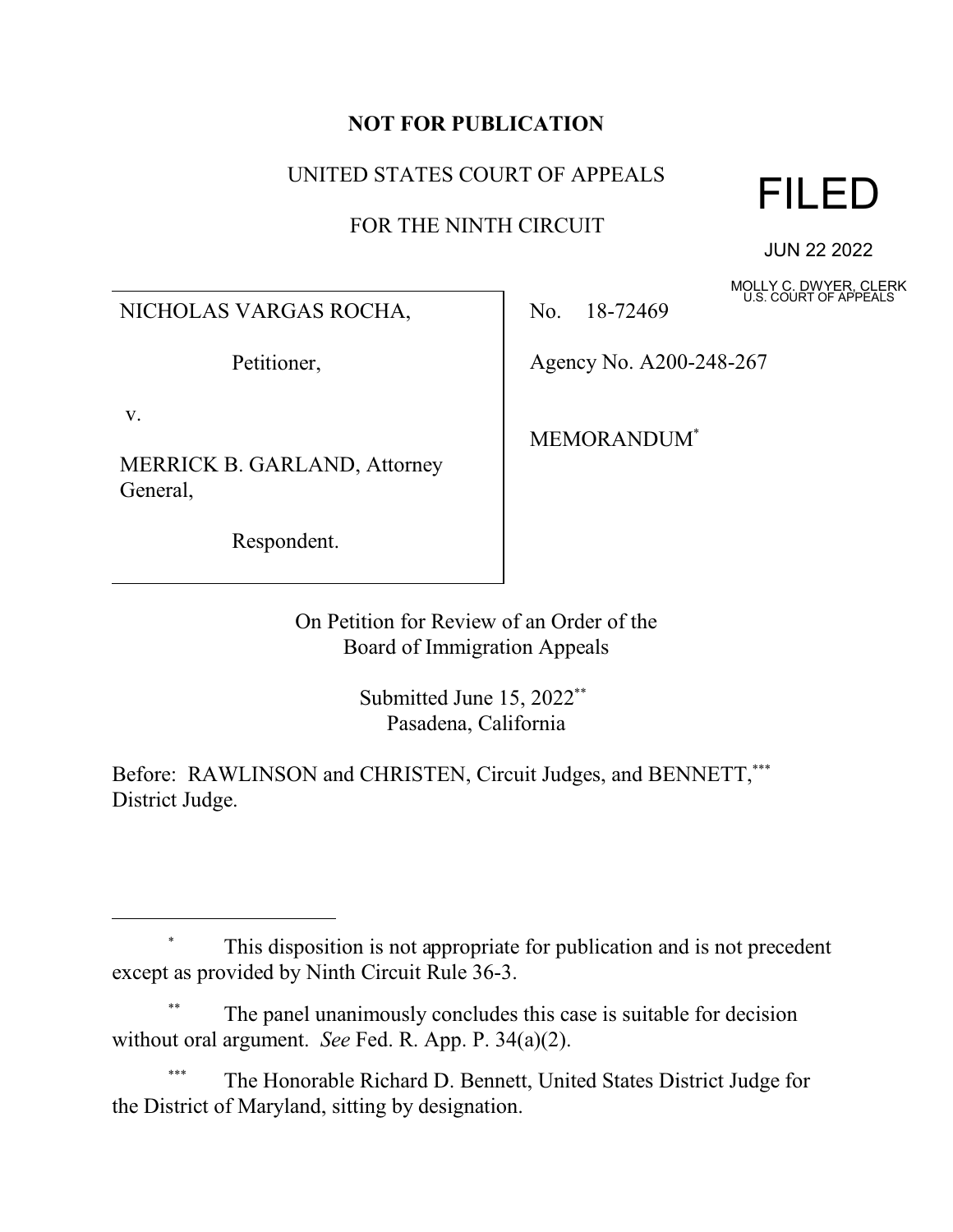Petitioner Nicholas Vargas Rocha (Rocha), a native and citizen of Mexico, petitions for review of a decision from the Board of Immigration Appeals (BIA) denying Rocha's motion to reopen to pursue adjustment of status and asylum. Rocha concedes that his motion to reopen is untimely, but contends that equitable tolling applies to excuse the untimeliness due to the ineffective assistance of his former counsel. Rocha also maintains that the BIA erred when it determined that Rocha's case was not sufficiently exceptional to warrant sua sponte reopening. Finally, Rocha argues that he was denied due process when the Immigration Judge (IJ) failed to continue his case to allow Rocha to apply for adjustment of status. To the extent we have jurisdiction, it is pursuant to 8 U.S.C. § 1252. We **DENY** in part and **DISMISS** in part the petition for review.

We review the BIA's denial of a motion to reopen for an abuse of discretion. *See Rodriguez v. Garland*, 990 F.3d 1205, 1209 (9th Cir. 2021). We must uphold the agency determination unless the BIA's decision is "arbitrary, irrational, or contrary to law." *Singh v. I.N.S.*, 295 F.3d 1037, 1039 (9th Cir. 2002) (citation omitted). We lack jurisdiction to consider procedural constitutional arguments that are not exhausted before the BIA if "an administrative tribunal could remedy" the alleged procedural error. *Barron v. Ashcroft*, 358 F.3d 674, 678 (9th Cir. 2004) (citations omitted); *see also Plancarte Sauceda v. Garland*, 23 F.4th 824, 835 (9th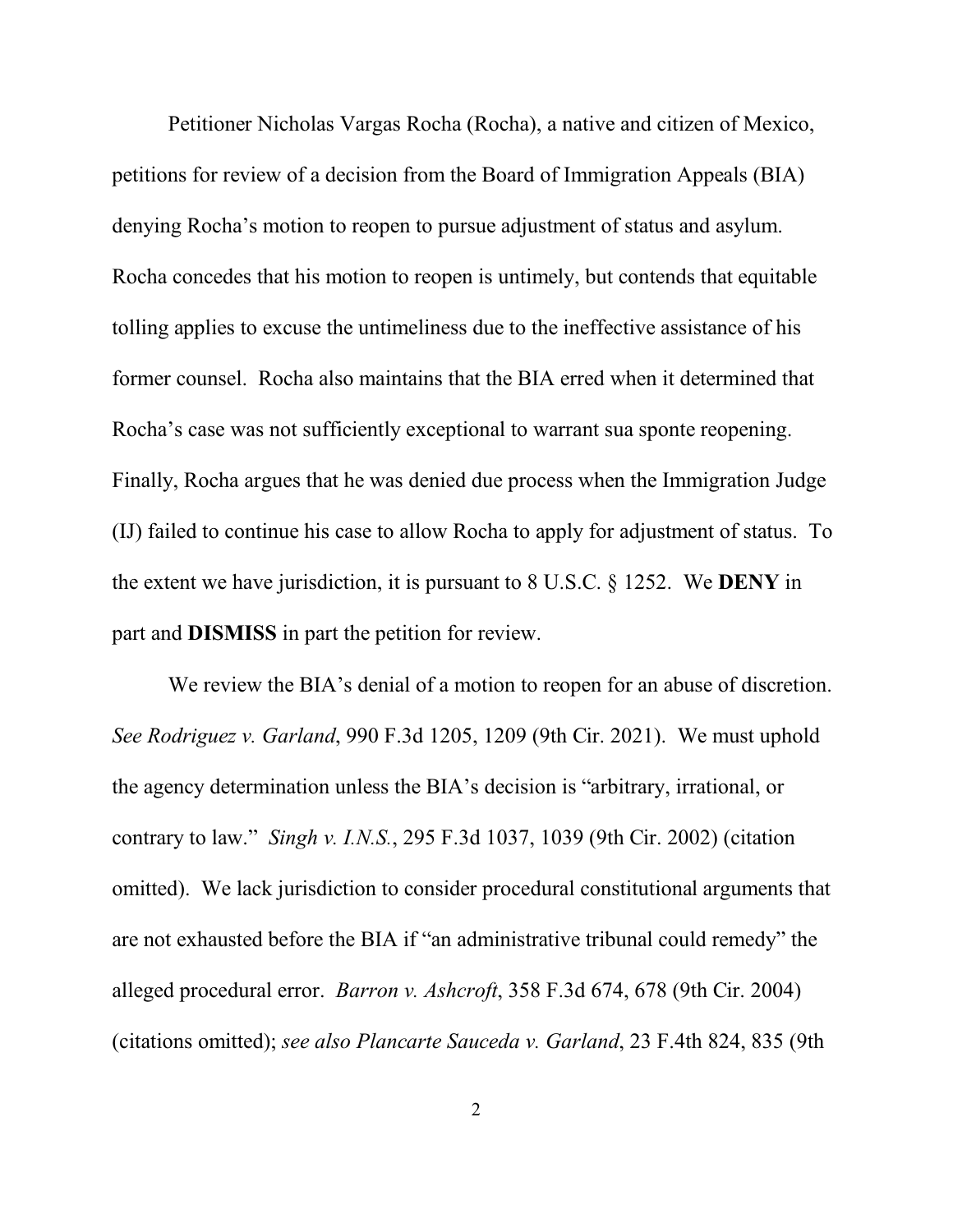Cir. 2022), *as amended*. We retain jurisdiction to review the BIA's denial of a motion to reopen sua sponte only for the limited purpose of identifying legal or constitutional error. *See Bonilla v. Lynch*, 840 F.3d 575, 581-82 (9th Cir. 2016), *as amended*.

**1.** A motion to reopen generally must be filed within 90 days of a final removal order, but may be "subject to equitable tolling due to ineffective assistance of counsel." *Flores v. Barr*, 930 F.3d 1082, 1085 (9th Cir. 2019) (citation and internal quotation marks omitted). Rocha concedes that he has not complied with the requirements set forth in *Matter of Lozada*, 19 I. & N. Dec. 637 (BIA 1988), and the record does not reflect "a clear and obvious case of ineffective assistance" of counsel. *Puga v. Chertoff*, 488 F.3d 812, 816 (9th Cir. 2007) (citations omitted). Consequently, the BIA did not abuse its discretion in rejecting Rocha's equitable tolling argument. *See Reyes v. Ashcroft*, 358 F.3d 592, 598-99 (9th Cir. 2004), *as amended* (denying a petition for review when the petitioner failed to satisfy the *Lozada* requirements).

In any event, the BIA determined that Rocha did not meet the prima facie requirement for adjustment of status because his Form I-130 had not been approved, rendering his eligibility for relief speculative, and counsel for Rocha conceded that there was a criminal conviction that rendered him statutorily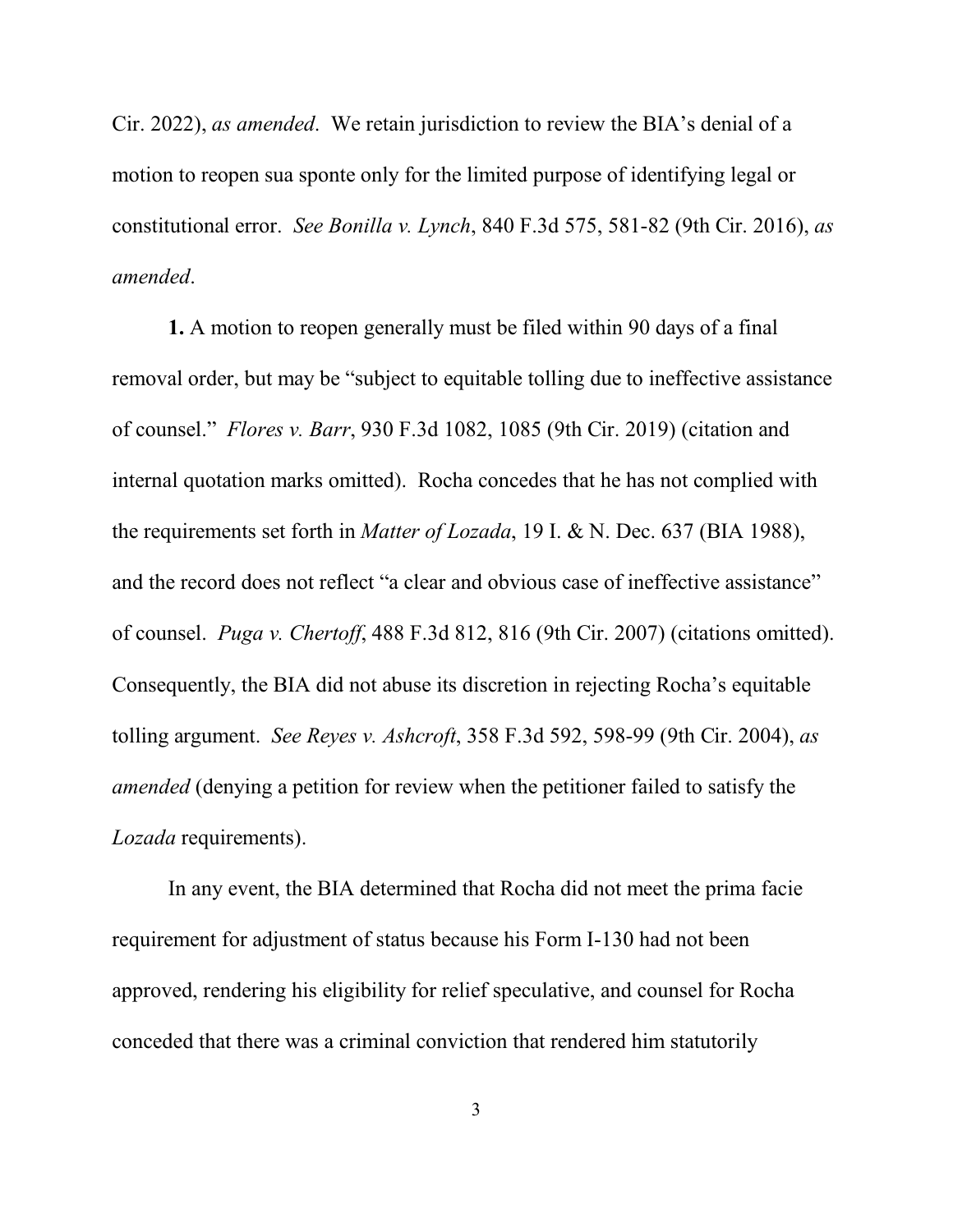ineligible for adjustment of status. *See Agyeman v. I.N.S.*, 296 F.3d 871, 879 n.2 (9th Cir. 2002) ("The *approved* I–130 provides prima facie evidence that the alien is eligible for adjustment as an immediate relative of a United States citizen. . . .") (citation omitted) (emphasis added). Nor did Rocha produce evidence of a likelihood of persecution directed toward him individually. *See Ramirez-Munoz v. Lynch*, 816 F.3d 1226, 1229 (9th Cir. 2016) (determining that Americanized Mexicans and "imputed wealthy Americans" are not cognizable particular social groups); *see also Hussain v. Rosen*, 985 F.3d 634, 646 (9th Cir. 2021) (holding that general fear of societal unrest and violence does not rise to the level of persecution).

**2.** Rocha failed to raise a legal or constitutional challenge to the BIA's denial of sua sponte reopening. Instead, he argues in a conclusory manner that his case merits a finding of exceptional circumstances warranting sua sponte reopening. But, we do not have jurisdiction to consider whether the BIA properly found that no exceptional circumstances exist, and dismiss the petition as to this issue. *See Bonilla*, 840 F.3d at 581-82.

**3.** Rocha did not exhaust his due process argument before the BIA, depriving us of jurisdiction to resolve it. *See Barron*, 358 F.3d at 678. We dismiss the petition as to this issue. *See id*.